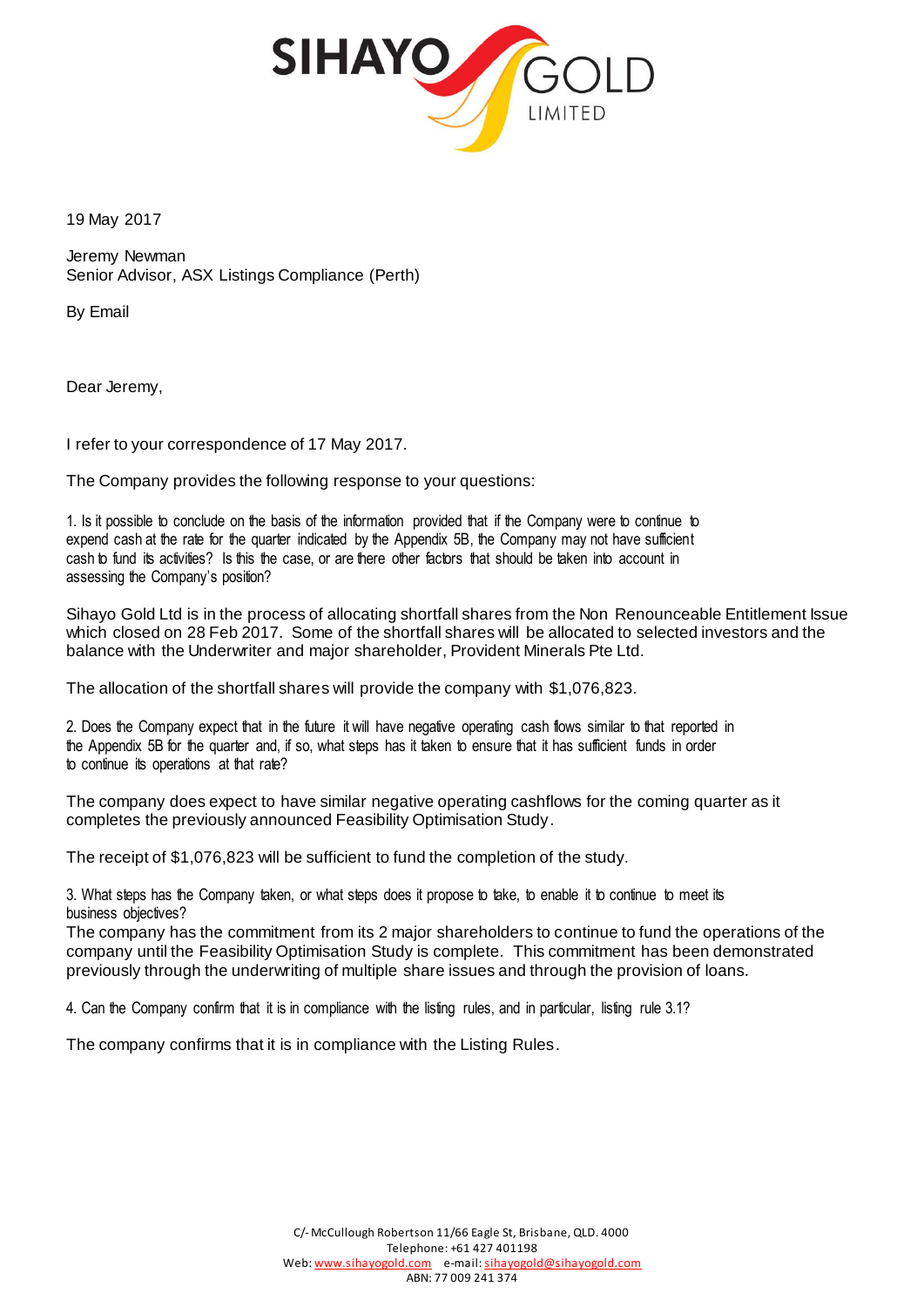

5. Please comment on the Company's compliance with listing rule 12.2, with reference to the matters discussed in the note to the rule.

The company has JORC compliant confirmed resource of approximately 1.5m oz of gold, a completed DFS, and a track record of financial support from shareholders which the company expects will continue until completion of the Feasibility Optimisation Study and then eventually through to project financing to fund construction to production.

Regards,

Danny Nolan Company Secretary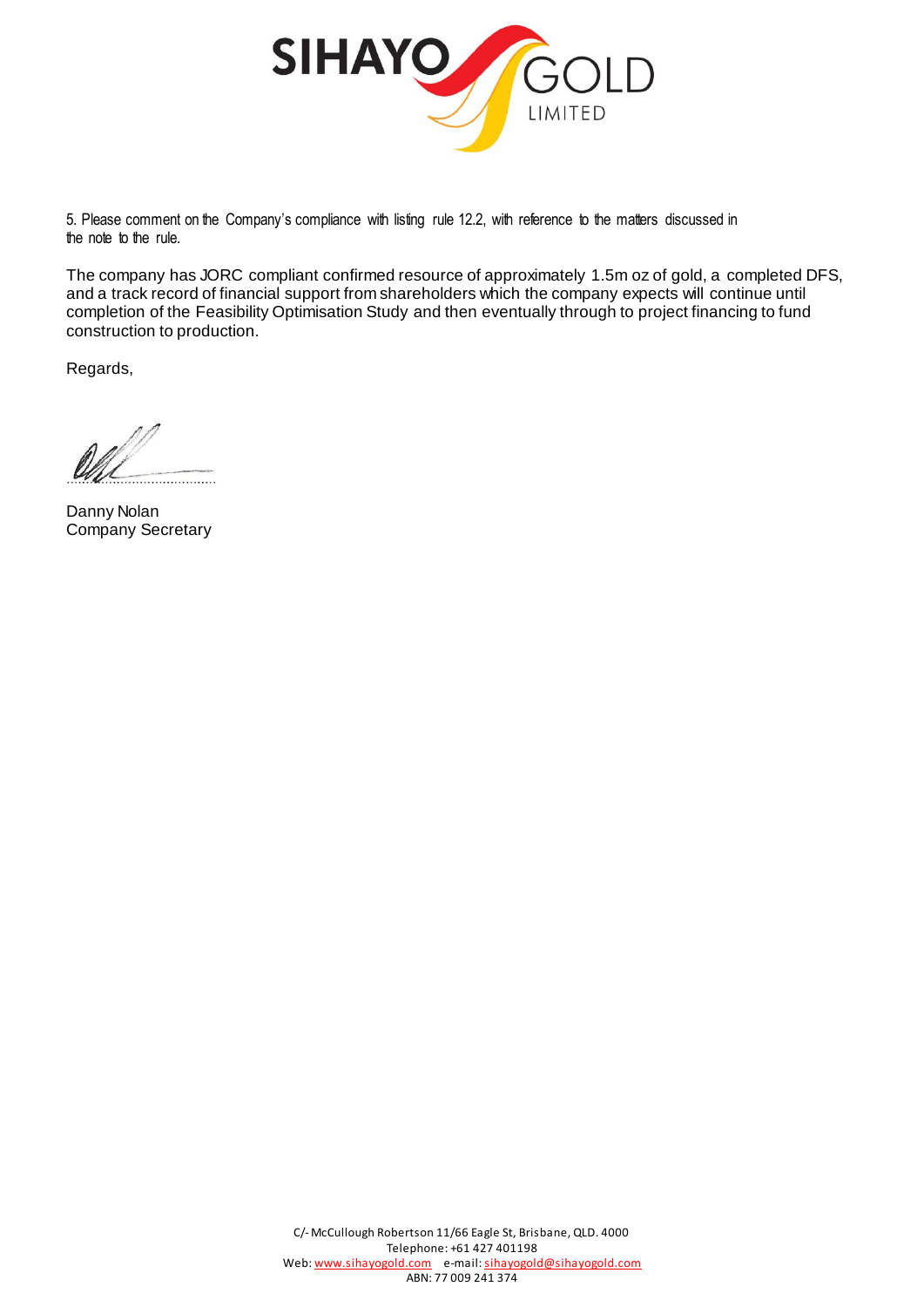

17 May 2017

Mr Danny Nolan Company Secretary Sihayo Gold Limited

*By email: danny.nolan@sihayogold.com*

Dear Mr Nolan

## **Sihayo Gold Limited (the "Company"): Appendix 5B query**

I refer to the Company's Quarterly Report in the form of Appendix 5B for the period ended 31 March 2017, released to ASX Limited ("ASX") on 28 April 2017 (the "Appendix 5B").

ASX notes that the Company has reported the following.

- 1. Receipts from product sales of \$0.
- 2. Net negative operating cash flows for the quarter of \$484,000.
- 3. Estimated cash outflows of \$620,000
- 4. Cash at end of quarter of \$146,000.

In light of the information contained in the Appendix 5B, please respond to each of the following questions.

- 1. It is possible to conclude on the basis of the information provided that if the Company were to continue to expend cash at the rate for the quarter indicated by the Appendix 5B, the Company may not have sufficient cash to fund its activities. Is this the case, or are there other factors that should be taken into account in assessing the Company's position?
- 2. Does the Company expect that in the future it will have negative operating cash flows similar to that reported in the Appendix 5B for the quarter and, if so, what steps has it taken to ensure that it has sufficient funds in order to continue its operations at that rate?
- 3. What steps has the Company taken, or what steps does it propose to take, to enable it to continue to meet its business objectives?
- 4. Can the Company confirm that it is in compliance with the listing rules, and in particular, listing rule 3.1?